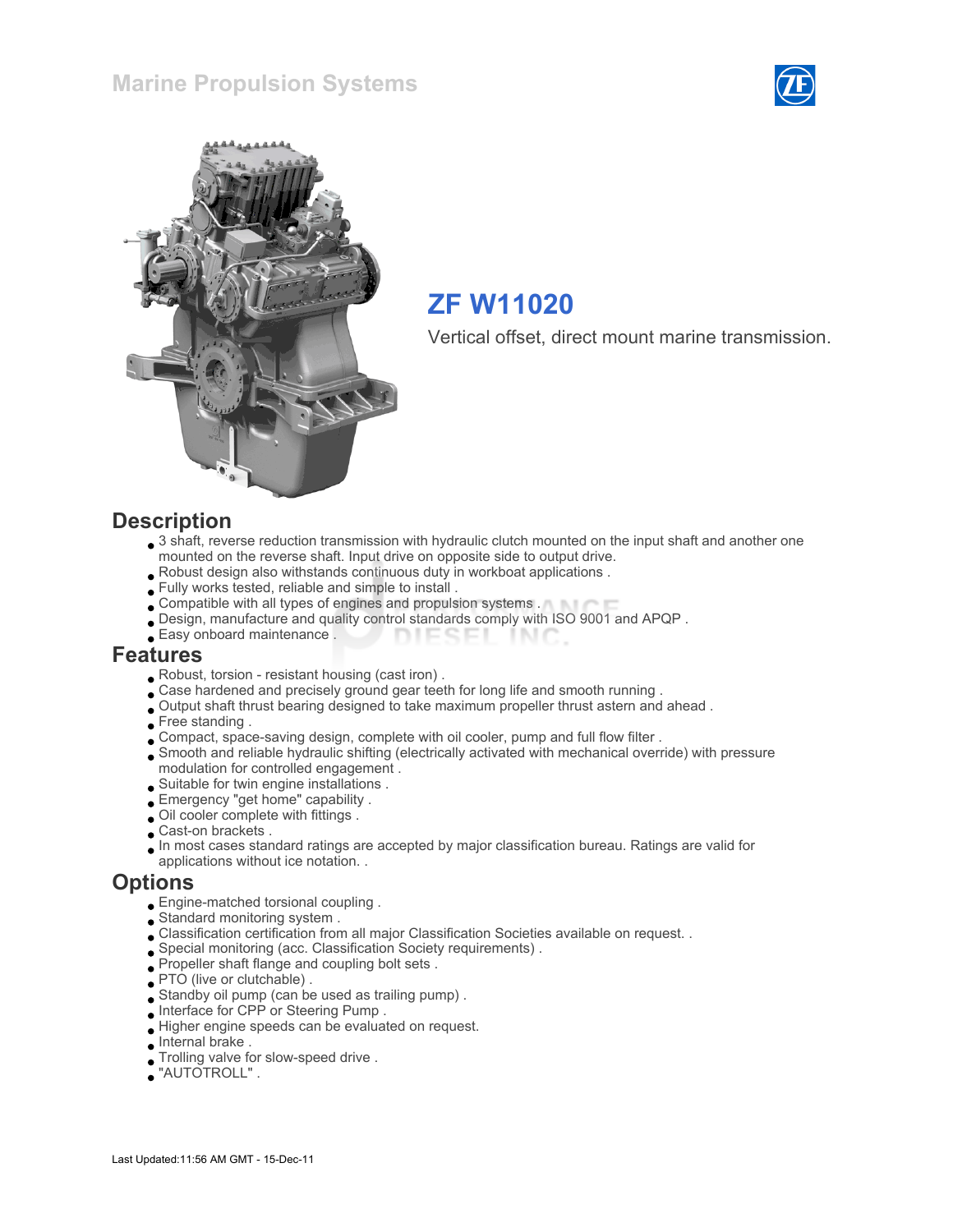

# Continuous Duty

| <b>RATIOS</b>                                                                                                           | MAX.<br><b>TORQUE</b> |      | POWER/RPM                                                        |    | <b>INPUT POWER CAPACITY</b> |          |           |    |          |    | <b>ALICE AT IT</b><br>MAX.<br><b>RPM</b> |
|-------------------------------------------------------------------------------------------------------------------------|-----------------------|------|------------------------------------------------------------------|----|-----------------------------|----------|-----------|----|----------|----|------------------------------------------|
|                                                                                                                         | Nm                    | ftlb | <b>kW</b>                                                        | hp | <b>kW</b>                   | hp       | <b>kW</b> | hp | kW       | hp |                                          |
|                                                                                                                         |                       |      |                                                                  |    |                             | 1000 rpm | 1200 rpm  |    | 1600 rpm |    |                                          |
| $\vert$   2.056*, 2.548*, 3.074, 3.583, 4.000   13370  <br>$*$ $O_{\text{model}}$ $O_{\text{model}}$ $O_{\text{model}}$ |                       |      | 9861   1.4000   1.8774   1400   1877   1680   2253   2240   3004 |    |                             |          |           |    |          |    | 1600                                     |

Special Order Ratio.

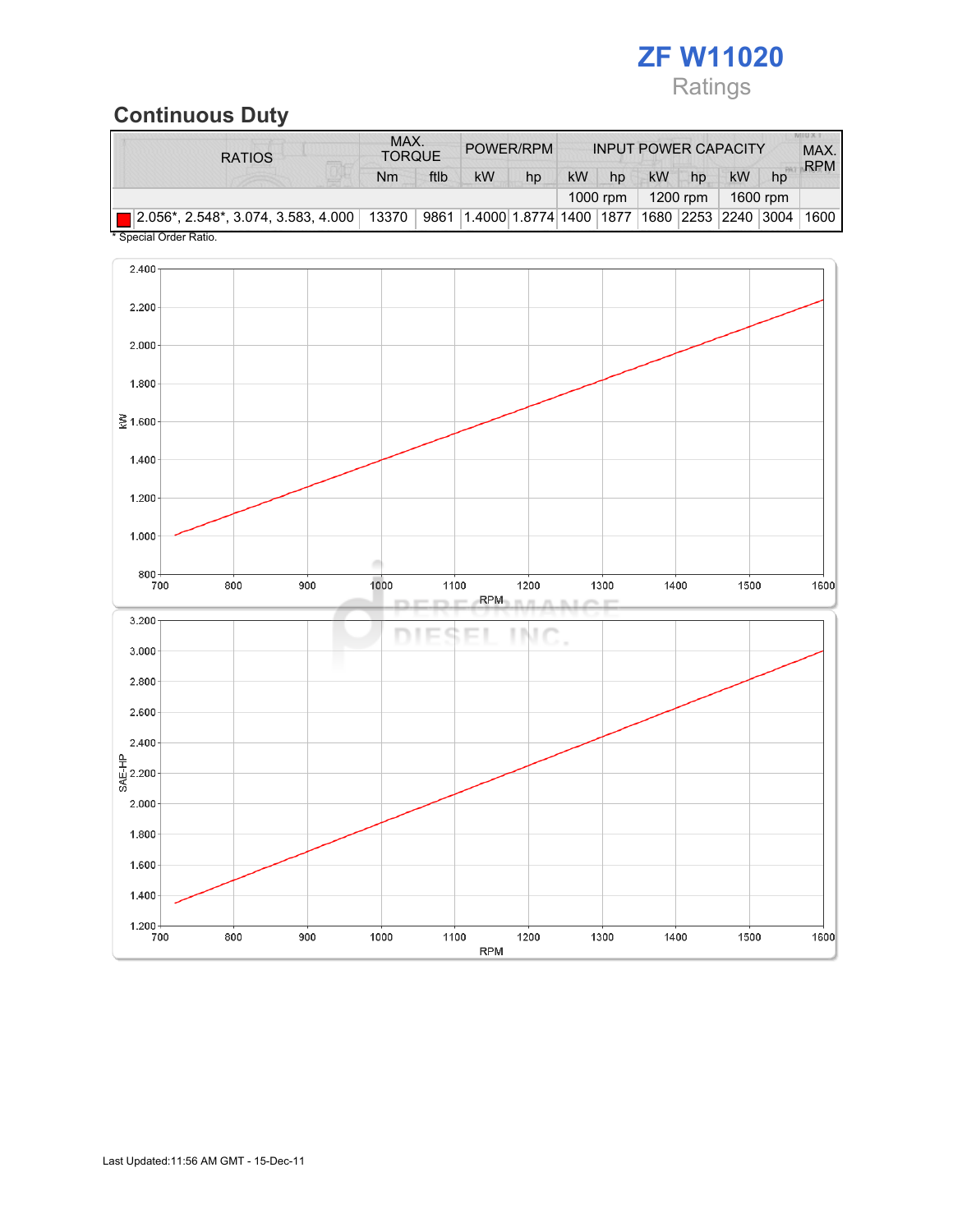# ZF W11020

**Dimensions** 





| MILLY.<br>mm (inches) |                       |                |                |                            |              |                           |                |            |  |  |
|-----------------------|-----------------------|----------------|----------------|----------------------------|--------------|---------------------------|----------------|------------|--|--|
|                       | <b>B</b> <sub>1</sub> | B <sub>2</sub> | H <sub>1</sub> | H <sub>2</sub>             |              |                           | L <sub>2</sub> |            |  |  |
| 415 (16.3)            | 650 (25.6)            | 650 $(25.6)$   | 530 (20.9)     | 830 (32.7)                 | 1,562 (61.5) | 1,210 (47.2)   379 (14.9) |                | 714 (28.1) |  |  |
|                       |                       | Weight kg (lb) |                | Oil Capacity Litre (US qt) |              |                           |                |            |  |  |
|                       |                       | 2,650 (5,830)  |                | 80.0 (84.8)                |              |                           |                |            |  |  |

DIESEL INC.

| <b>Output Coupling Dimensions</b> |
|-----------------------------------|
|-----------------------------------|

|    |    |  |  |             |                                         | <b>Bolt Holes</b> |              |      |      |
|----|----|--|--|-------------|-----------------------------------------|-------------------|--------------|------|------|
|    |    |  |  |             |                                         | No.               | Diameter (E) |      |      |
| mm | in |  |  | mm in mm in | mm                                      |                   |              | mm   |      |
|    |    |  |  |             | 420 16.5 350 13.8 280 11.0 45.0 1.77 16 |                   |              | 32.0 | 1.26 |